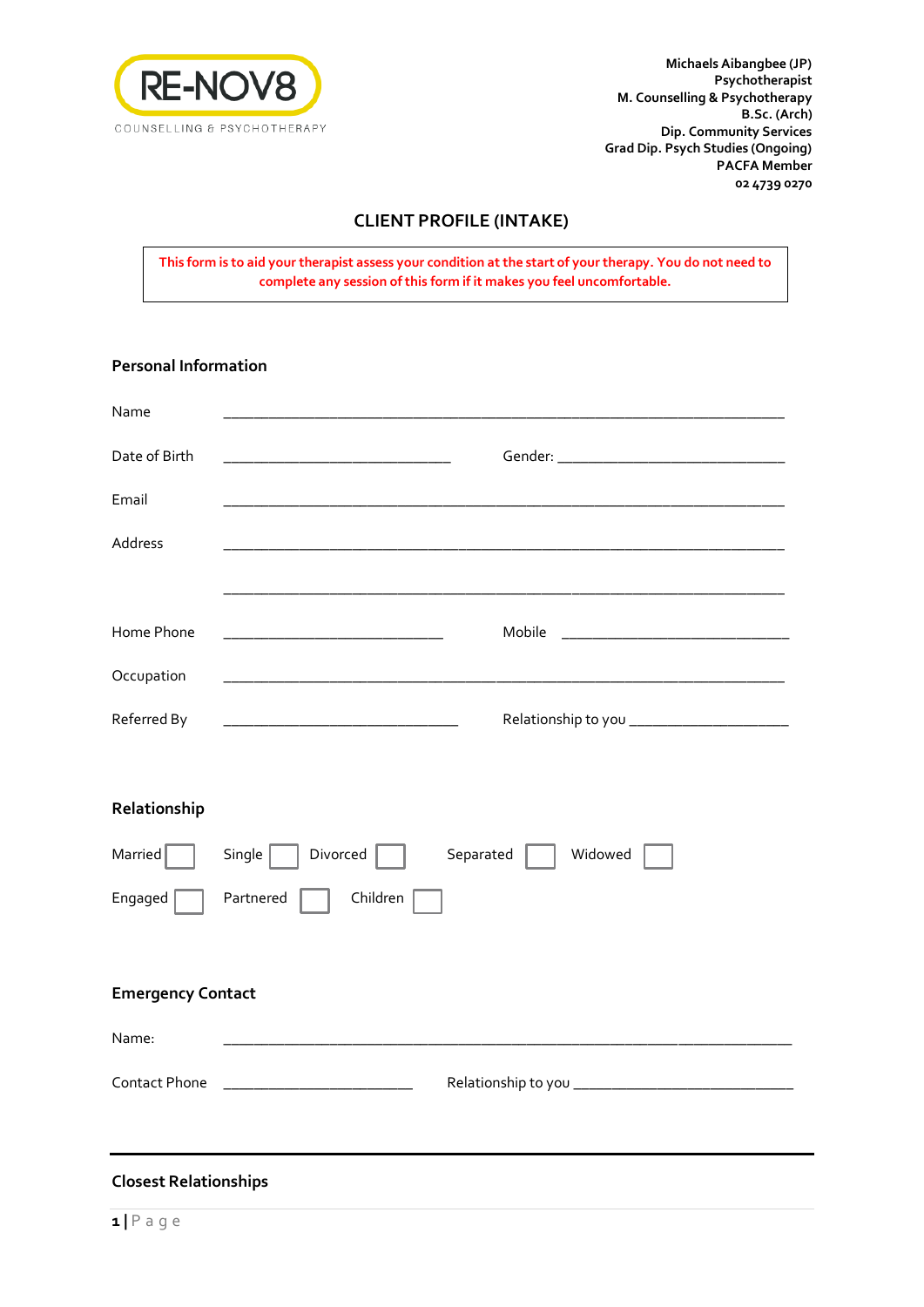*(Please list name, birth date, relationship, and whether they live with you)* 

| Name | <b>Birth Date</b> Relationship | Living with you? |
|------|--------------------------------|------------------|
|      |                                |                  |
|      |                                |                  |
|      |                                |                  |
|      |                                |                  |

**\_\_\_\_\_\_\_\_\_\_\_\_\_\_\_\_\_\_\_\_\_\_\_\_\_\_\_\_\_\_\_\_\_\_\_\_\_\_\_\_\_\_\_\_\_\_\_\_\_\_\_\_\_\_\_\_\_\_\_\_\_\_\_\_\_\_\_\_\_\_\_\_\_\_\_\_\_\_\_\_\_\_\_\_\_\_\_\_\_\_\_\_ \_\_\_\_\_\_\_\_\_\_\_\_\_\_\_\_\_\_\_\_\_\_\_\_\_\_\_\_\_\_\_\_\_\_\_\_\_\_\_\_\_\_\_\_\_\_\_\_\_\_\_\_\_\_\_\_\_\_\_\_\_\_\_\_\_\_\_\_\_\_\_\_\_\_\_\_\_\_\_\_\_\_\_\_\_\_\_\_\_\_\_\_ \_\_\_\_\_\_\_\_\_\_\_\_\_\_\_\_\_\_\_\_\_\_\_\_\_\_\_\_\_\_\_\_\_\_\_\_\_\_\_\_\_\_\_\_\_\_\_\_\_\_\_\_\_\_\_\_\_\_\_\_\_\_\_\_\_\_\_\_\_\_\_\_\_\_\_\_\_\_\_\_\_\_\_\_\_\_\_\_\_\_\_\_ \_\_\_\_\_\_\_\_\_\_\_\_\_\_\_\_\_\_\_\_\_\_\_\_\_\_\_\_\_\_\_\_\_\_\_\_\_\_\_\_\_\_\_\_\_\_\_\_\_\_\_\_\_\_\_\_\_\_\_\_\_\_\_\_\_\_\_\_\_\_\_\_\_\_\_\_\_\_\_\_\_\_\_\_\_\_\_\_\_\_\_\_ \_\_\_\_\_\_\_\_\_\_\_\_\_\_\_\_\_\_\_\_\_\_\_\_\_\_\_\_\_\_\_\_\_\_\_\_\_\_\_\_\_\_\_\_\_\_\_\_\_\_\_\_\_\_\_\_\_\_\_\_\_\_\_\_\_\_\_\_\_\_\_\_\_\_\_\_\_\_\_\_\_\_\_\_\_\_\_\_\_\_\_\_**

## **Please describe your current living arrangement** *(Do you live with others?)*

| Have you participated in any therapy before?                                                      | Yes<br>No                            |
|---------------------------------------------------------------------------------------------------|--------------------------------------|
|                                                                                                   |                                      |
| Are you presently seeing a Psychologist or Counsellor?                                            | Yes<br>No                            |
| If Yes, list previous counsellor/psychologists                                                    |                                      |
|                                                                                                   | Approx. dates seen ______________    |
|                                                                                                   | Approx. dates seen _________________ |
| Have you or a family member ever been hospitalised for mental or emotional concerns?<br>Yes<br>No |                                      |
|                                                                                                   |                                      |
| Do you have a history of substance abuse / addiction??<br>If yes, specify details: -              | Yes<br>No                            |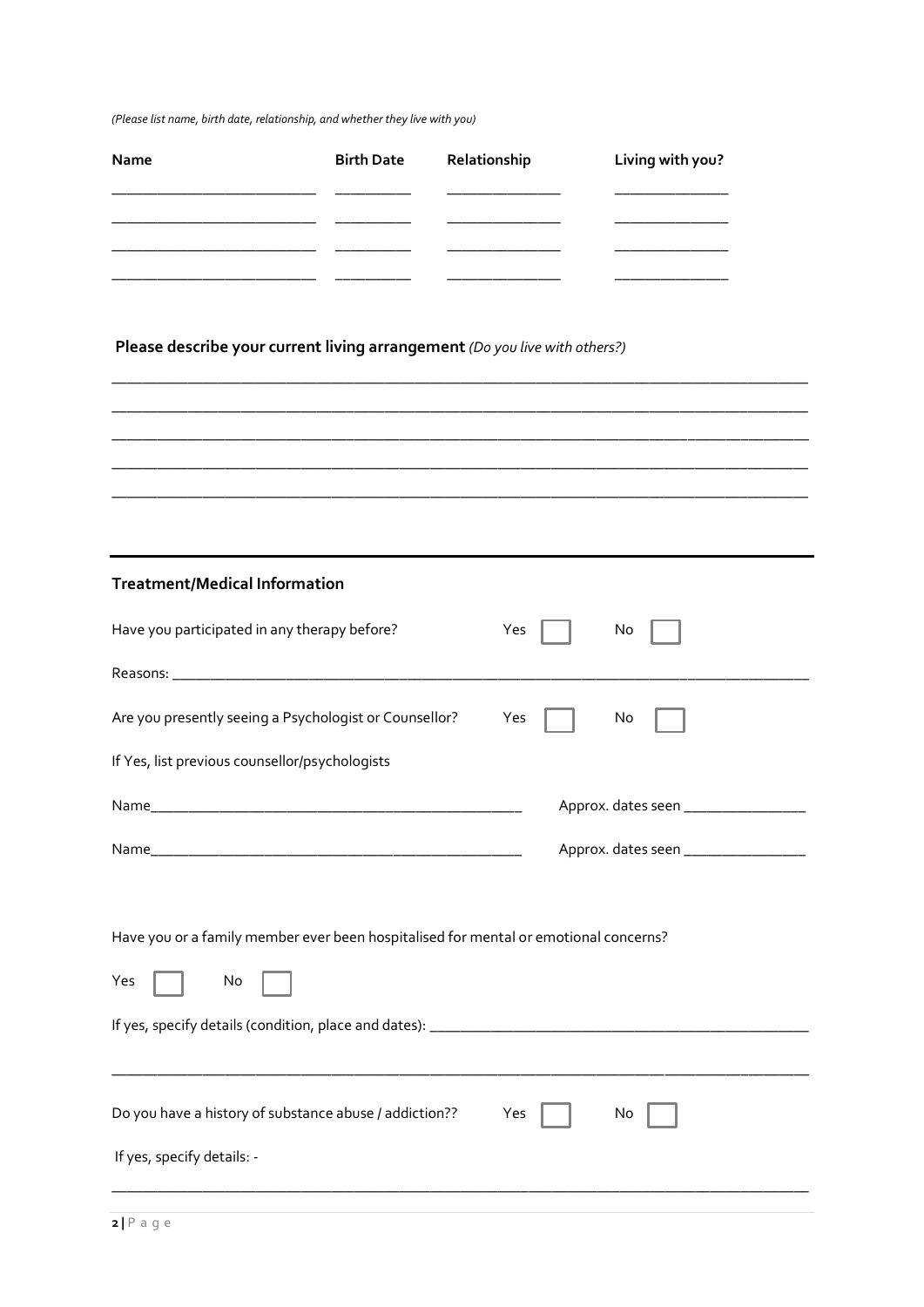| <b>Medical Information</b> |  |
|----------------------------|--|
|                            |  |

Doctor's name and phone number

|                                   | details other than your name, for referral purposes) Yes            | May we send your doctor a short note, letting him / her know you've come to see us? (We do not release | No               |  |
|-----------------------------------|---------------------------------------------------------------------|--------------------------------------------------------------------------------------------------------|------------------|--|
| Are you on any medication? Yes    |                                                                     | No                                                                                                     |                  |  |
|                                   |                                                                     |                                                                                                        |                  |  |
| How can we help?                  |                                                                     |                                                                                                        |                  |  |
|                                   |                                                                     | Please tell us in your own words what brings you here today:                                           |                  |  |
|                                   |                                                                     |                                                                                                        |                  |  |
|                                   |                                                                     |                                                                                                        |                  |  |
| 1.<br>2.                          | What are your 2 most important goals for therapy?                   |                                                                                                        |                  |  |
| Common problem/symptom checklist. |                                                                     |                                                                                                        |                  |  |
|                                   | (Fill in: o - none, 1 - mild, 2 - moderate, 3 - severe.)            |                                                                                                        |                  |  |
|                                   |                                                                     | Marriage ______ Divorce/separation _____ Alcohol/drugs_____                                            | God/faith ____   |  |
|                                   |                                                                     | Pre-marital_____Child custody ______ other addictions _____ Church ____                                |                  |  |
|                                   | Being single __________________Disabled _________ grief/loss ______ |                                                                                                        | past hurts _____ |  |
|                                   |                                                                     |                                                                                                        |                  |  |
|                                   |                                                                     | Family ______ School/learning _____ Fear/anxiety _____ Intimacy ____ Children ____                     |                  |  |
|                                   |                                                                     | Money/budgeting ______ Anger control ______ Communication _____ Parents _____                          |                  |  |

\_\_\_\_\_\_\_\_\_\_\_\_\_\_\_\_\_\_\_\_\_\_\_\_\_\_\_\_\_\_\_\_\_\_\_\_\_\_\_\_\_\_\_\_\_\_\_\_\_\_\_\_\_\_\_\_\_\_\_\_\_\_\_\_\_\_\_\_\_\_\_\_\_\_\_\_\_\_\_\_\_\_\_\_\_\_\_\_\_\_\_\_ \_\_\_\_\_\_\_\_\_\_\_\_\_\_\_\_\_\_\_\_\_\_\_\_\_\_\_\_\_\_\_\_\_\_\_\_\_\_\_\_\_\_\_\_\_\_\_\_\_\_\_\_\_\_\_\_\_\_\_\_\_\_\_\_\_\_\_\_\_\_\_\_\_\_\_\_\_\_\_\_\_\_\_\_\_\_\_\_\_\_\_\_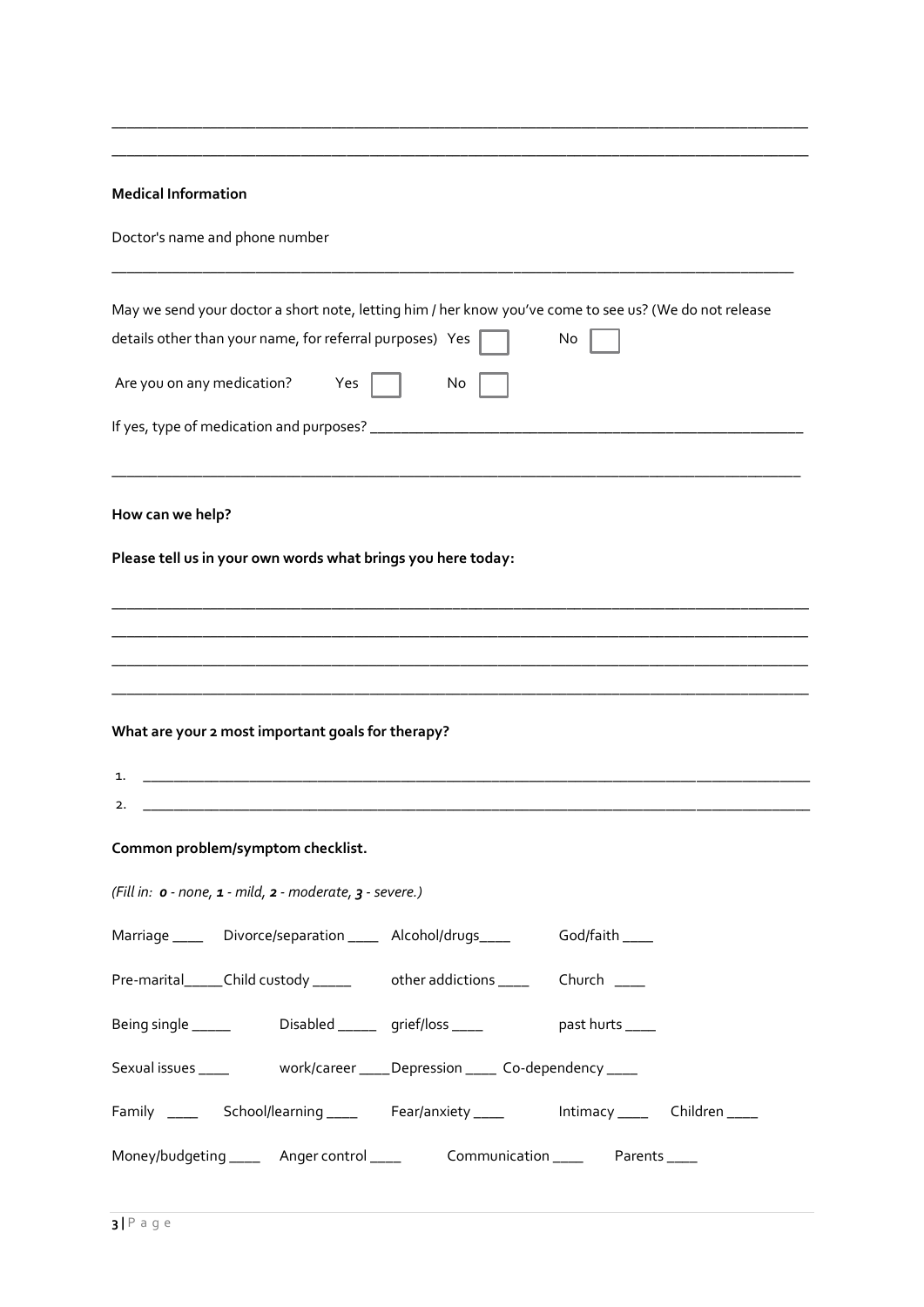|                                                                    |         | Aging/dependency _____ Loneliness _____ Self-esteem _____      In-laws ____ |                                                                                                           |
|--------------------------------------------------------------------|---------|-----------------------------------------------------------------------------|-----------------------------------------------------------------------------------------------------------|
|                                                                    |         |                                                                             | Weight control ______  Mood swings _____   Stress control _____   other _______________                   |
| <b>Family Information</b>                                          |         |                                                                             |                                                                                                           |
| Marital Status (check any that apply):                             |         |                                                                             |                                                                                                           |
| Single $\ $<br>Dating                                              | Engaged | Married                                                                     | Separated     Divorced                                                                                    |
|                                                                    |         |                                                                             |                                                                                                           |
|                                                                    |         |                                                                             |                                                                                                           |
|                                                                    |         |                                                                             |                                                                                                           |
|                                                                    |         |                                                                             | The following set of questions require a tick to the responses most applicable to your current situation. |
| I would describe my friendships as:                                |         |                                                                             |                                                                                                           |
| Close ____ Somewhat close____                                      |         | Distant_____________Conflicted______                                        |                                                                                                           |
| I would describe my relationship with my mother as:                |         |                                                                             |                                                                                                           |
| Close ____ Somewhat close____                                      |         | Distant______________Conflicted______                                       |                                                                                                           |
| I would describe my relationship with my father as:                |         |                                                                             |                                                                                                           |
| Close ____ Somewhat close____                                      |         | Distant_____________Conflicted______                                        |                                                                                                           |
|                                                                    |         |                                                                             |                                                                                                           |
|                                                                    |         |                                                                             |                                                                                                           |
|                                                                    |         |                                                                             |                                                                                                           |
|                                                                    |         |                                                                             |                                                                                                           |
| <b>Crisis Information:</b>                                         |         |                                                                             |                                                                                                           |
| Are you having any current suicidal thoughts, feelings or actions? |         |                                                                             |                                                                                                           |

 $Yes \fbox{No}$